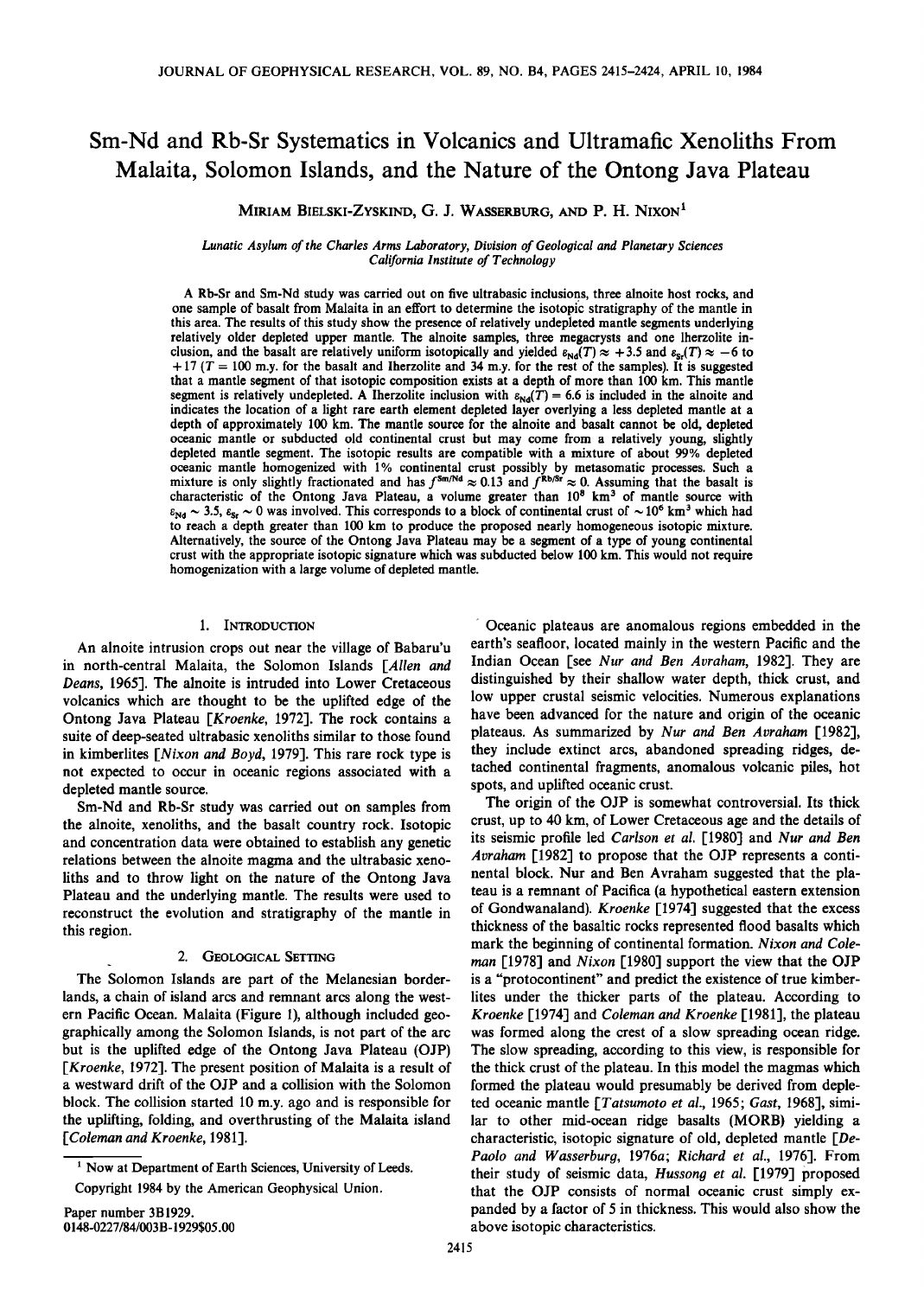

Fig. l. Location of (a) Malaita (M) and (b) the Ontong Java Plateau (OJP) in the southwest Pacific [after *Coleman and Packham,* 1976].

*Hughes and Turner* [1977] described the basaltic rocks of Malaita. The more extensive basalts (more than 2 km are exposed in central Malaita) belong to the old, tholeiitic phase assumed to be part of the Lower Cretaceous OJP volcanism. The younger (Upper Cretaceous to Eocene) alkalic phase is much less voluminous and is restricted only to the southern part of the island. On the basis of chemical compositions, Hughes and Turner pointed out that the old tholeiitic phase (consisting of flows of nonpillowed and pillowed lavas) shows similarities to both oceanic island tholeiites and ocean ridge tholeiites. On the basis of field evidence, they favor the idea that the Malaita basalts resemble oceanic island volcanism because they consider it unlikely that the basalts were derived from extensional rift features where dikes would be expected to be much more common. From surveying these hypotheses it appears that there is no consensus concerning the nature and origin of the OJP. It is, hoWever, remarkable that no xenoliths of continental crust were found in the basalts nor were any found among the xenoliths of the alnoite which intruded the OJP during the Tertiary.

# 3. THE ALNOITE

Field evidence *[Nixon and Coleman,* 1978] suggests that the alnoite is a pipelike intrusion: emplaced in steeply folded Upper Cretaceous and lower Tertiary mudstones and limestones (Figure 2). These sedimentary rocks are found as xenoliths in the alnoite *[Nixon and Boyd,* 1979]. This age relationship is in accord with the U-Pb age of 34 m.y. *[Davis,* 1978] obtained by dating a zircon xenocryst from the alnoite. The Cretaceous sediments which are crosscut by the alnoite overlie basalt, pillow lavas, and tuffs (the Alite Volcanics) of tholeiitic composition *[Hughes and Turner,* 1977].

The alnoite, which is describe in detail by *Allen and Deans*  [1965] and *Nixon et al.* [1980], consists mainly of fragmented rocks grading from tuffs to soft breccias, but a fresh hard aphanitic variety is also present. Primary· minerals in the fresh alnoite are olivine (Fo<sub>85</sub>) 25-35%, melilite up to 30%, clinopyroxene, phlogopite (5-55%), perovskite, and spinel. Accessories are nepheline, melanite, and apatite. The fragmented rocks are rich in calcite (more than 50%) and contain coarse, rounded phlogopite  $( > 1$  cm). Coarse phlogopite is often found in the cores of autoliths, which are subspherical structures composed of alnoitic magma wrapped around a rock or mineral inclusion. *Nixon et al.* [1980] suggested that the alnoite is a primary melt of a pyrolite-type mantle formed by approximately 4% partial melting at depths greater than 120 km, under high  $CO<sub>2</sub>$  pressure. The only previous isotopic data on this rock type from the same locality were a  $143Nd/144Nd$ ratio determination by *Basu and Tatsumoto* [1980]. These workers compared this result with kimberlites and concluded that they came from a different source.

## 4. THE XENOLITHS

As reported by *Nixon and Boyd* [1979], the proportion of country rock sedimentary fragments, ultramafic xenoliths, and discrete monomineralic nodules in the alnoite varies but is generally greater than 10%. Lherzolites predominate among



Fig. 1b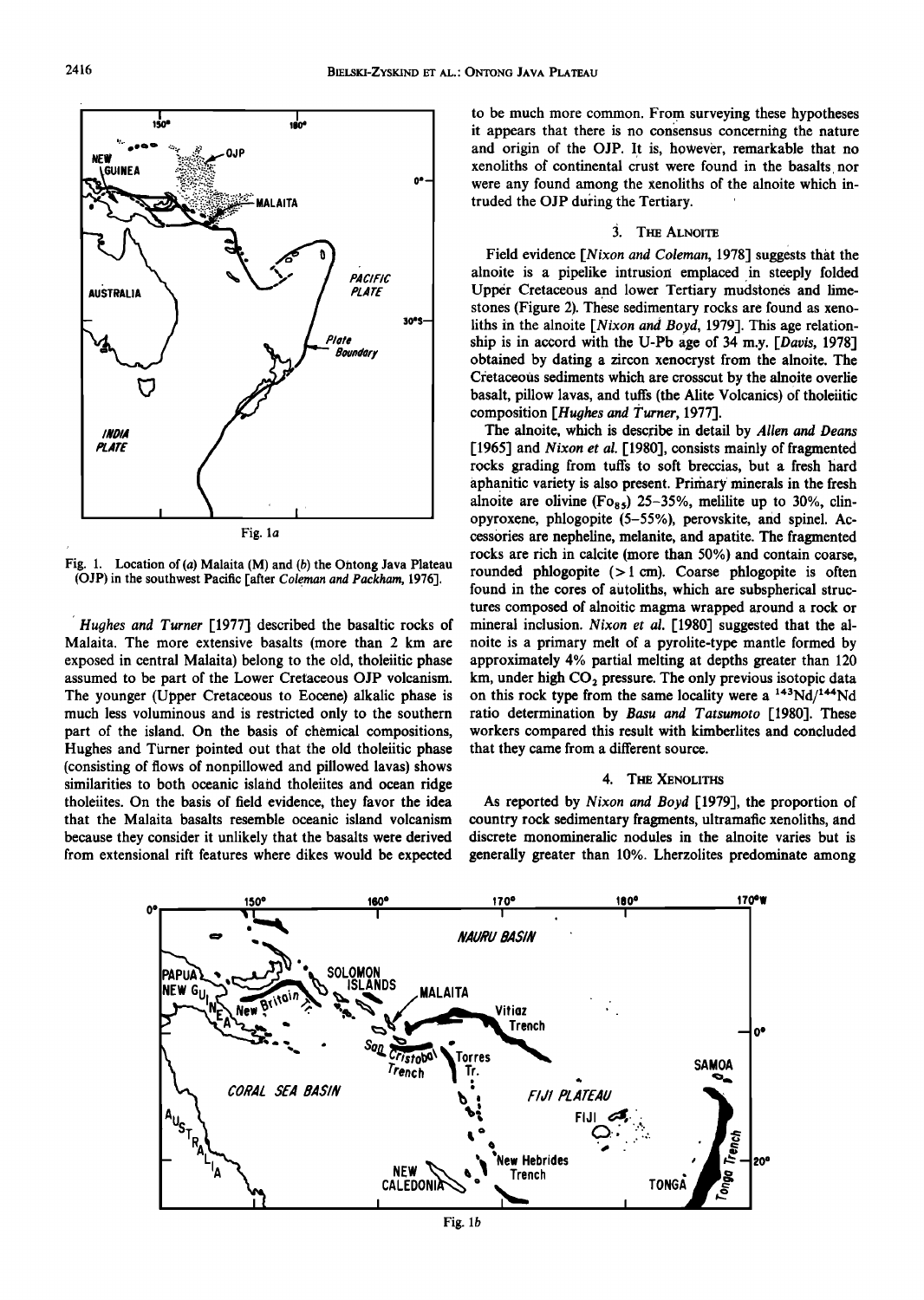

Fig. 2. Stratigraphic section of the upper crust in northern Malaita (Solomon Islands) using information from *Rickwood* [1957] and other sources referred to in the text.

the mantle ultramafics. They consist of olivine (50-70%), orthopyroxene (10-35%), and clinopyroxene (5-40%). Some of the specimens might have garnet (up to 18%) and/or spinel or chromite (up to 7%). The discrete monomineralic nodules are large, rounded, single crystals, megacrysts of garnet, cpx, opx, and ilmenite. Nixon and Boyd used the xenoliths and megacrysts to construct a paleogeotherm. Compared with similarly derived geotherms from garnet-bearing nodules in continental kimberlites, the Malaita geotherm has a higher gradient, reflecting a higher heat flow. A high-temperature inflection is interpreted as the occurrence of the lithosphereasthenosphere transition at a depth of 110 km. Figure 3 (taken from *Nixon and Boyd* [1979]) gives their proposed depth profile of the lithosphere and top of asthenosphere under Malaita. Not all of these depths are well defined by geobarometers. The discrete nodules are believed to come from the top of the asthenosphere at a depth of 110-120 km. The lherzolites are considered to be respresentative of the overlying lithosphere from 110 to 60 km depth. They include both deeper seated depleted and undepicted samples as determined by large ion lithophile (LIL) element abundances. The alnoitic magma must have cut across all of these lithic units during its ascent.

#### 5. SAMPLES

Ten samples from the Malaita alnoite and an older basalt were used in this study. They include four alnoite samples, five xenoliths and megacrysts found in the alnoite, and one sample of the country rock basalt believed to be part of the Lower Cretaceous volcanic phase of the OJP. A short description of the samples is given below. More information can be found in the references cited before. No depth assignment can be made on rocks in which garnet is absent.





Fig. 3. Stratigraphic cross section of the lower crust mantle underlying Malaita from a study of xenoliths by *Nixon and Boyd* [1979] (slightly modified).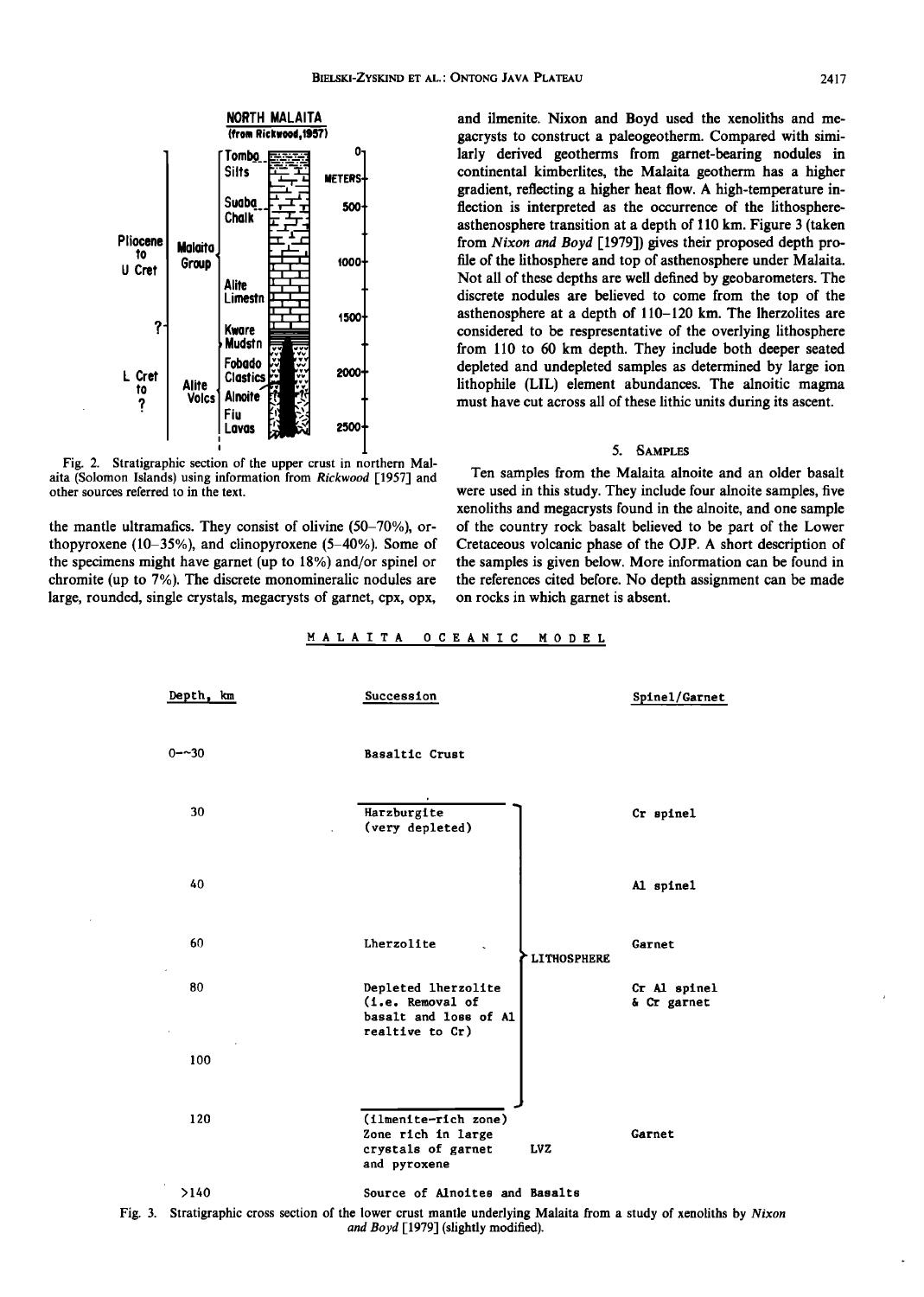|                                           | Rb.<br>ppm        | Sr.<br>ppm       | Sm.<br>ppm       | Nd,<br>ppm       | fRb/Sr          | $f$ Sm/Nd | 87Sr/86Sr       | 143Nd/144Nd       | $\varepsilon_{\rm Sr}(T)^*$ | $\varepsilon_{\rm Nd}(T)^*$ |  |  |
|-------------------------------------------|-------------------|------------------|------------------|------------------|-----------------|-----------|-----------------|-------------------|-----------------------------|-----------------------------|--|--|
|                                           |                   |                  |                  |                  | <b>Alnoites</b> |           |                 |                   |                             |                             |  |  |
| <b>PHN-3935</b>                           | 79.1              | 1380             | 19.4             | 100              | $+1.00$         | $-0.40$   | $0.70461 \pm 3$ | $0.511992 \pm 25$ | 1.0                         | 3.2                         |  |  |
| <b>PHN-3855</b>                           | 61.4              | 3055             | 17.2             | 89.7             | $-0.30$         | $-0.40$   | $0.70467 + 6$   | $0.511956 \pm 28$ | 2.6                         | 2.5                         |  |  |
| <b>PHN-3554</b>                           | 32 <sub>1</sub>   | 827              | 13 <sub>1</sub>  | 64.4             | $+0.35$         | $-0.34$   | $0.70455 + 7$   | $0.512002 \pm 28$ | 0.5                         | 3.3                         |  |  |
| <b>PHN-3544</b>                           | 74†               | 1188‡            | 24.48            | 143.7§           | $+1.18$         | $-0.47$   | $\cdots$        | $0.512802 + 35$ § | $\cdots$                    | 3.7                         |  |  |
| Xenoliths                                 |                   |                  |                  |                  |                 |           |                 |                   |                             |                             |  |  |
| <b>PHN-3995</b><br>1herzolite             | 0.5 <sup>†</sup>  | 17.1             | $0.2 +$          | 0.093            | $+0.02$         | $-0.33$   | $0.70510 + 5$   | $0.512167 \pm 27$ | 8.5                         | 6.5                         |  |  |
| <b>PHN-3852</b><br>cpx from<br>1herzolite | $0.03\dagger$     | 48.8†            | 2.1 <sub>†</sub> | 12.0+            | $-0.98$         | $-0.46$   | $0.70440 + 7$   | $0.511946 + 15$   | $-0.9$                      | 2.3                         |  |  |
| <b>PHN-3861</b><br>gt-pyroxenite          | 13 <sup>†</sup>   | 317†             | 1.1 <sub>†</sub> | 3.7 <sub>†</sub> | $+0.43$         | $-0.08$   | $0.70571 + 2$   | $0.512002 + 15$   | 16.9                        | 3.1                         |  |  |
| <b>PHN-3986A</b><br>garnet                | 0.72 <sup>†</sup> | 10.2             | 1.18             | 1.48             | $+1.47$         | $+1.47$   | $0.70453 + 4$   | $0.512086 + 15$   | $-0.4$                      | 3.4                         |  |  |
| <b>PHN-3968</b>                           | 1.9†              | 107 <sub>†</sub> | 1.9†             | 6.96             | $-0.38$         | $-0.15$   | $0.70406 + 4$   | $0.512055 + 14$   | $-6.0$                      | 4.2                         |  |  |
| cpx                                       |                   |                  | $\mathbf{v}$     |                  | Basalt          |           |                 |                   |                             |                             |  |  |
| PHN-3916                                  | 0.37 <sub>1</sub> | 148              | $3.3+$           | 10.8             | $-0.91$         | $-0.05$   | $0.70440 + 3$   | $0.512036 \pm 22$ | 0.1                         | 3.8                         |  |  |

TABLE l. Rb-Sr and Sm-Nd Analytical Data

 $*T = 100$  m.y. for the basalt (PHN-3916) and  $T = 34$  m.y. for all the rest of the samples.

tConcentration determined by aliquot only (see text).

tData from *Nixon eta/.* [1980].

§Data from *Basu and Tatsumoto* [1980], using <sup>150</sup>Nd/<sup>144</sup>Nd = 0.23643 for normalization of isotopic data.

PHN-3935. Tough fresh alnoite. Partly serpentinized olivine phenocrysts. Minor calcite is associated with deformed phlogopite.

PHN-3855. Tough fresh alnoite. About 30% melilite. No calcite. A few phlogopite crystals in centers of autholiths. Traces of sulfides.

PHN-3554. Soft alnoite agglomerate with spherical autoliths. About 50% calcite.

PHN-3544. Fresh tough alnoite (description and chemical analysis from Nixon et al. [1980]).

PHN-3995. Tough unserpentinized spinel lherzolite (olivine 60-70%, cpx  $\sim$  30%) with a deformational texture: defined by layers of recrystallized cpx granules ( $\sim$  1 mm) and much coarser, aligned spinels and opx (up to 7 mm). Spinel granules (0.1 mm) are conspicuously developed at grain boundaries.

PHN-3852. Cpx (chromium diopside) separated from a spinel lherzolite: olivine (60%), opx (20%), cpx (5%), serpentine and calcite rims surrounding fresh grains.

PHN-3861. Coarse garnet-opx-cpx xenolith with cumulate texture. Garnet is highly kelyphytic.

PHN-3986A. Discrete garnet (megacryst). Fractured but fresh.

PHN-3968. Discrete cpx (megacryst) (originally 1-kg nodule). A few spherical inclusions containing phlogopite and serpentine.

PHN-3916. Country rock basalt. Phenocrysts of plagioclase and cpx in a matrix of pi, cpx, and glass.

### 6. ANALYTICAL METHOD

The analytical method used for the determination of Rb, Sr, Nd, and Sm concentration as well as Sr and Nd isotopic composition is described by *Papanastassiou et a/.* [1977] and *DePaolo* [1978]. Element concentrations in some of the samples (Table 1) were determined only by an aliquot run in which the four elements are spiked and measured in a single mass spectrometric run prior to chemical separation. Uncertainties associated with these concentration values are typically better than *5%.* Samples which were totally spiked and separated have concentrations determined to better than  $\sim 0.1\%$ .

Sample PHN-3995, because of its low rare earth element (REE) concentration, was processed in a somewhat different way: 1 g of the sample powder was dissolved, aliquot concentrations were determined, and accurate spiking was performed the usual way. Then the sample solution was split into two fractions: 0.1 g was processed for Rb-Sr determinations. To the remaining 0.9 g, a few milliliters of pure ammonia solution was added until iron precipitation as  $Fe(OH)$ , was completed. The REE were adsorbed on this precipitate *[Goldberg et a/.,* 1963] and more than *95%* of the REE, as determined for Eu and Nd, were recovered. This removed most of the other major elements. The precipitate was centrifuged, separated from the supernate and dissolved in HCl. This solution, containing the REE fraction, was then processed through the separation columns following the usual procedure.

Rather pure cpx was hand-picked from a lherzolite (PHN-3852) and then cleaned from small, attached olivine and possible alteration products by soaking in HF solution. Olivine disintegrated, and the cpx remained unattacked.

#### 7. DATA REPRESENTATION

Rb-Sr and Sm-Nd data are summarized in Table 1. The enrichment factors  $f^{\text{Rb/Sr}}$  and  $f^{\text{Sm/Nd}}$  provide a measure of the deviation of Rb/Sr and Sm/Nd of a rock from a model primitive undifferentiated bulk earth source composition. An estimate for the REE composition of undifferentiated bulk earth (CHUR) was given by *DePaolo and W asserburg* [1976]. The revised values for CHUR, given by *Jacobsen and Wasserburg*  [1980] and *Wasserburg et al.* [1981] will be used here. The unfractionated reservoir values (UR) for the bulk earth Rb and Sr are taken from *DePaolo and Wasserburg* [1976b] and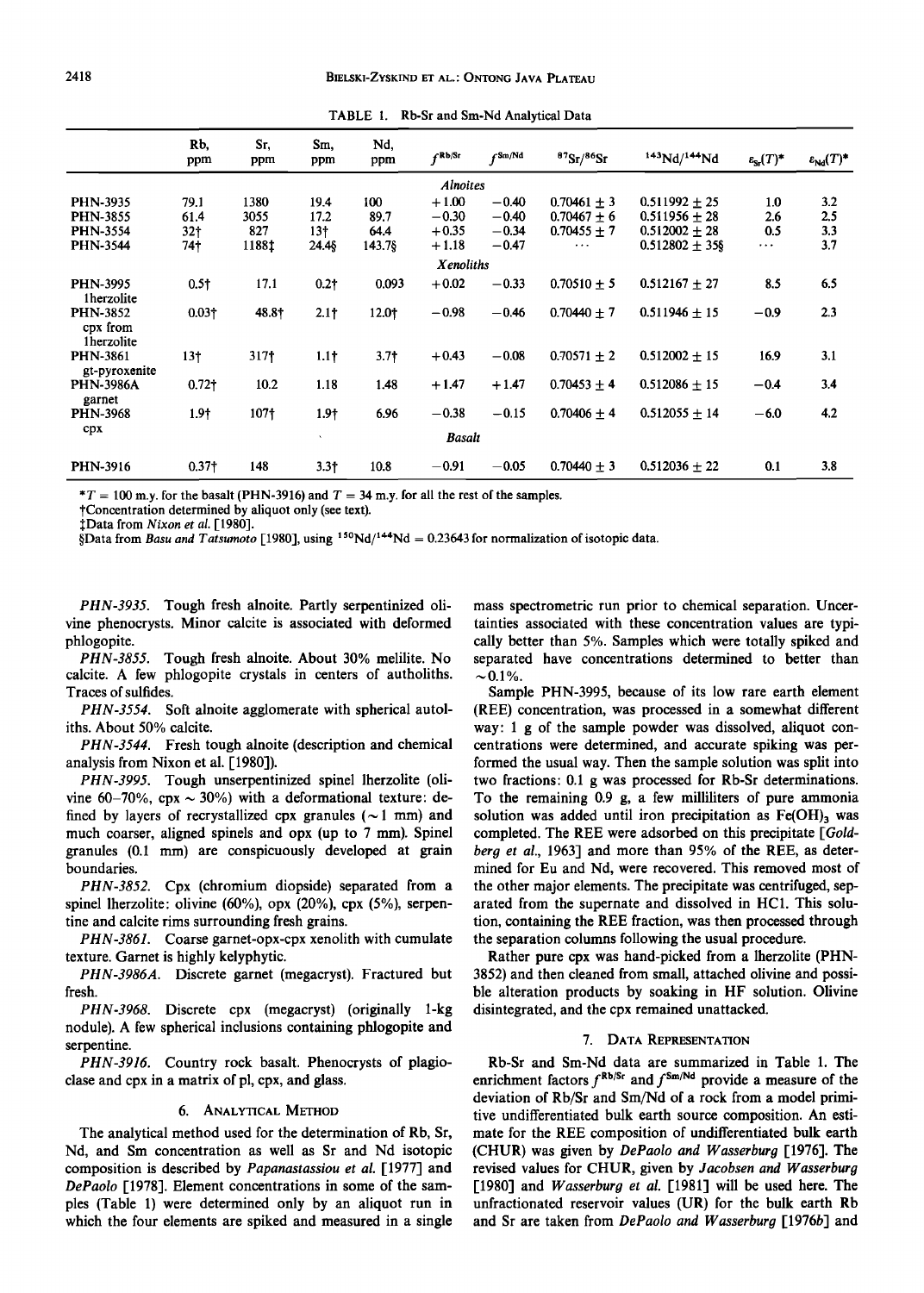$$
f^{\text{Sm/Nd}} \equiv \left[ (\text{Sm}/\text{Nd})_{\text{m}} / (\text{Sm}/\text{Nd})_{\text{CHUR}} \right] - 1
$$

$$
(147 \text{Sm}/144 \text{Nd})_{\text{CHUR}} = 0.1967
$$

$$
f^{\text{Rb/Sr}} \equiv \left[ (\text{Rb}/\text{Sr})_{\text{m}} / (\text{Rb}/\text{Sr})_{\text{UR}} \right] - 1
$$

$$
(87 \text{Rb}/86 \text{Sr})_{\text{UR}} = 0.0827
$$

Here *"m"* represents the measured value. Isotopic ratios are expressed in E notation *[DePaolo and W asserburg,* 1976], where  $\varepsilon(0)$  is the measured deviation in parts of  $10<sup>4</sup>$  of the isotopic ratio from present-day CHUR or UR values.

$$
\varepsilon^{Nd}(0) = \left[ \frac{(^{143}Nd/^{144}Nd)_m}{(^{143}Nd/^{144}Nd)_{CHUR}} - 1 \right] \times 10^4
$$

$$
(^{143}Nd/^{144}Nd)_{CHUR} = 0.511847
$$

$$
\varepsilon^{Sr}(0) = \left[ \frac{(^{87}Sr/^{86}Sr)_m}{(^{87}Sr/^{86}Sr)_{UR}} - 1 \right] \times 10^4
$$

$$
(^{87}Sr/^{86}Sr)_{UR} = 0.7045
$$

The evolution of the isotopic deviation with age can be calculated for any age (T) of interest. A useful approximation *[De-Paolo and Wasserburg,* 1976] was used to calculate those values:

$$
\varepsilon_{\rm Nd}(T) = \varepsilon_{\rm Nd}(0) - Q_{\rm Nd} f^{\rm Sm/Nd} T
$$
  

$$
Q_{\rm Nd} = 24.74 \text{ aeon}^{-1}
$$
  

$$
\varepsilon_{\rm Sr}(T) = \varepsilon_{\rm Sr}(0) - Q_{\rm Sr} f^{\rm Rb/Sr} T
$$
  

$$
Q_{\rm Sr} = 16.70 \text{ acon}^{-1}
$$

The values of  $\varepsilon(T)$  for the alnoite and xenolith samples was calculated with  $T = 34$  m.y., the U-Pb age of the alnoite intrusion. For the xenoliths and megacrysts this is a minimum age but is useful for investigating the alnoite-xenoliths genetic relations. The  $\varepsilon(T)$  for the basalt sample was calculated with  $T = 100$  m.y. This is an estimate for the age of the intrusive volcanic episode, responsible for the formation of the Ontong Java Plateau. The stratigraphic age of those volcanics is at least as old as Early Cretaceous *[Hughes and Turner,* 1977]. As the  $f^{Sm/Nd}$  value of the basalt is close to zero,  $\varepsilon_{Nd}(T)$  is not sensitive to a possible error in the chosen age.

We will show that the resulting  $\varepsilon(T)$  values calculated with the above mentioned ages are very similar for all the samples (excluding only the lherzolite). Using another set of ages will cause a scatter of  $\varepsilon(T)$  values. We will conclude that the homogeneity of  $\varepsilon_{Nd}(T)$  is not accidental and indicates genetic relations between the samples.

#### 8. RESULTS

#### 8.1. *The Alnoite and Basalt*

The alnoite samples are all LIL and REE enriched by a large factor in comparison to any bulk earth values or even to average continental crustal rocks: up to 80 ppm Rb, 3050 ppm Sr, 25 ppm Sm, and 145 ppm Nd (Table 1). Some of these samples have La/Lu of  $\sim$  45 *[Nixon et al., 1980]*. Samples PHN-3935, PHN-3855, and PHN-3544 are very similar in their concentration levels except for the Sr in PHN-3855 which is much higher, possibly due to a high melilite content. PHN-3554 does not show such high enrichments. This sample is a soft agglomerate with 50% calcite, whereas the other three samples are aphanitic alnoite, poor or devoid of calcite. We believe that as calcite is low in REE, it is a dilutant for PHN-3554. The  $f^{\text{Sm}/\text{Nd}}$  values for all the samples are very similar around  $-0.4$  reflect a high light rare earth element (LREE) enrichment compared with a chondritic Sm/Nd ratio. A more complete REE spectrum had previously been measured by *Nixon et al.* [1980], who showed the high LREE enrichment. The high LIL and REE content and strong LREE enrichment are very typical of alkali basalts, kimberlites, and carbonatites *[Haskin et al.,* 1966; *Kay and Gast,* 1973]. This is an additional indication that the alnoite belongs genetically to this group of rocks.

The  $f^{\text{Rb/Sr}}$  values range from  $-0.3$  to  $+1.18$ . Leaving out the only negative value  $(-0.3)$  corresponding to the meliliterich sample (PHN-3855), the mean  $f^{Rb/Sr}$  of the alnoite is +0.85. A melt with such Rb/Sr enrichment can be derived from a mantle source with bulk earth composition ( $f^{Rb/5r} \equiv 0$ ) by  $\sim$ 3% of partial melting (calculated using bulk partition coefficients of  $D_{\text{Rb}} = 0.0025$ ,  $D_{\text{Sr}} = 0.033$ ) (taken from literature list as given by *Jacobsen and Wasserburg,* [1979a]).

The Sr and Nd isotopic compositions are very close to each other for all four alnoite samples. The  $\varepsilon_{s}$ , (34 m.y.) is close to zero, suggesting an unfractionated source close to the bulk earth value. The  $\varepsilon_{Nd}$  (34 m.y.) is 2.5-3.7, indicating some timeintegrated LREE depletion but far smaller than for typical depleted oceanic mantle. These isotopic values are similar to the  $\varepsilon_{\text{Sr}}$  (100 m.y.) = 0.1 and  $\varepsilon_{\text{Nd}}$  (100 m.y.) = 3.8 of the basalt sample, which is believed to represent the bulk of the OJP. Despite the age difference, the sources for the alnoite and basalt can be treated as isotopically identical sources because of the short time interval. The isotopic composition of the mantle source will not change by more than one epsilon unit for Nd and 10 epsilon units for Sr within 0.1 aeon, providing  $|f^{\text{Sm}/\text{Nd}}|$  < 0.4 and  $f^{\text{Rb}/\text{Sr}}$  < 6, which is the case for all the major tectonic environments, excluding the upper continental crust *[DePaolo and Wasserburg,* 1979a].

Figure 4 shows the isotopic data for the Malaita alnoite and basalt in comparison with oceanic basalt values. The distinction of the Malaitan values from MORB and island arc values is obvious. It is therefore concluded that the source of the alnoite and basalt is not an old time-integrated depleted mantle such as MORB and island arc basalt sources. The high LIL and REE contents of the alnoite relative to bulk earth concentrations of that found in MORB indicate an undepleted source as well; however, such chemical enrichment in kimberlites and alkali-basalts is often attributed to metasomatism of the source region as the mechanism for concentrating the incompatible elements *[Boettcher et al.,* 1979]. The isotopic compositions, nevertheless, clearly indicate that even if the origin of the alnoite involved multistage chemical enrichment processes, the sources involved were not of an old, depleted nature.

The Malaita sample falls to the right of the mantle array close to the field of ocean islands (Figure 4). Ocean islands display a wide range of  $\varepsilon_{Nd} - \varepsilon_{Sr}$  values, and deviations from the mantle array are not rare. For instance, the Azores, Samoa, and Society islands' basalt values *[Hawkesworth et al.,* 1979; *White and Hofmann,* 1982] are shifted to the right of the mantle array, thus including the Malaitan values within their range. The Malaitan isotopic characteristics are thus not unique and can be found in oceanic environments. *DePaolo and Wasserburg* [1979b] and *Wasserburg and DePaolo* [1979] presented the possibility that some oceanic islands represented plumes from an undepleted lower mantle which were partially contaminated or mixed with overlying oceanic mantle during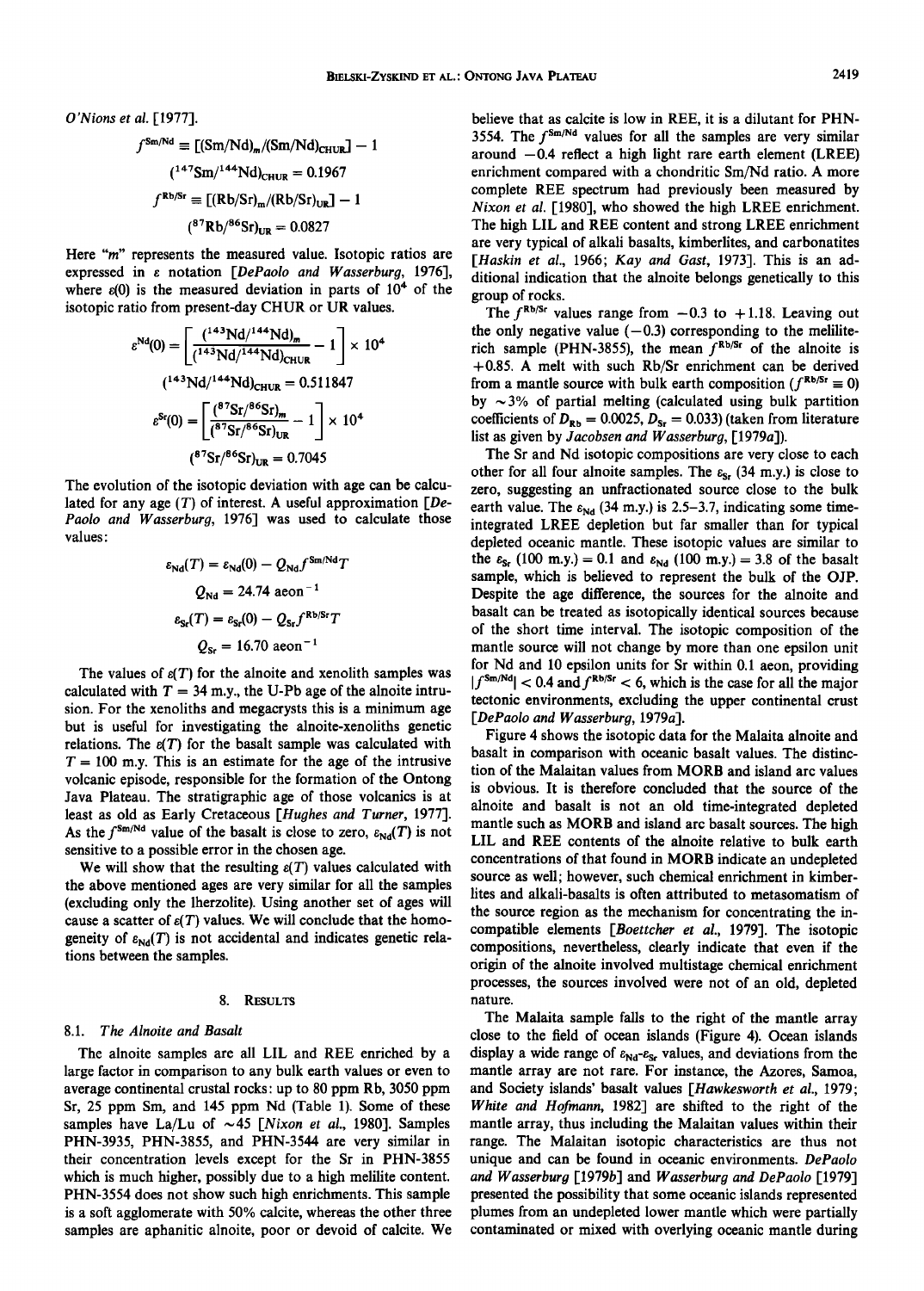

Fig. 4. A  $\varepsilon_{\rm s}$ - $\varepsilon_{\rm Nd}$  diagram showing the Malaita basalt and alnoite data in comparison with the principal oceanic basalt sources.

ascent. *White and Hofmann* [1982] propose a reinjection of crustal material into the mantle as an explanation of the observed isotopic values for ocean islands. The  $\varepsilon_{\text{Sr}}$  and  $\varepsilon_{\text{Nd}}$  values of the Malaitan samples differ conspicuously from negative  $\varepsilon_{Nd}$ and high *es,* values typical of old continental crust *[McCulloch and Wasserburg,* 1978]. There is no hint in the available data from Malaita of the isotopic signature of old continental crust. If subducted old continental crust is a component, it must be sufficiently mixed with other components so that no partial melts, with an old continental signature, are produced. This indicates that no direct melting of typical old continental material is involved either as parental material or as an incompletely homogenized contaminant.

# 8.2. *The Xenoliths and Megacrysts*

Five samples of mantle nodules found in the alnoite were analyzed (Table 1). All the samples, excluding PHN-3995, show undepleted contents of Rb, Sr, Sm, and Nd, compared with chondritic levels *[Haskin et al.,* 1966; *Mason,* 1971]. The lherzolite, PHN-3995, is highly depleted in REE, having Sm and Nd 10 and 6 times lower than chondritic values, respectively. Note that of the "undepleted" samples, only PHN-3861 represents a total rock; the other samples are individual mineral phases so that no strong quantitative comparison regarding concentration levels can be made.

The  $\varepsilon_{5r}$  (34 m.y.) values of the five samples lie within a range of  $-6.0$  to  $+17.0$  and scatter around zero, similar to the alnoite and basalt samples, and none of the samples has low *es,* typical of depleted oceanic mantle or high *es,* typical of continental crust. The range of  $\varepsilon_{Nd}$  (34 m.y.) for the garnet (PHN-3986A), the cpx (PHN-3968), and the gt-pyroxenite (PHN-3861) is 3.1-4.2, essentially the same as the alnoite value. The  $\varepsilon_{Nd}$  (34 m.y.) of the cpx from lherzolite PHN-3852 is +2.3, but at 100 m.y. the value  $\varepsilon_{Nd}$  (100 m.y.) = 3.1 and is similar to the basalt value.

The isotopic similarity between the alnoite, the megacrysts, and the gt-pyroxenite might be a result of either isotopic equilibration of these inclusions with the alnoite magma or represent the original mantle layer through which the alnoite passed. The megacrysts, which are homogeneous and unzoned, could not maintain their isotopic similarity at a time substantially prior to 34 m.y. because they have very different  $f^{\text{Sm}/\text{Nd}}$  values. The garnet has  $f^{\text{Sm}/\text{Nd}} = 1.47$ , and the cpx has  $f^{\text{Sm}/\text{Nd}} = -0.15$  so that they would differ by one epsilon unit if their age was 60 m.y. instead of 34 m.y. The observed  $D_{\text{Sm}}^{\text{cpx-gt}} = 1.6$  and  $D_{\text{Nd}}^{\text{cpx-gt}} = 4.7$  are consistent with values obtained experimentally *[Harrison,* 1981] and observed in natural lherzolites *[Shimizu, 1975]*. The megacrysts thus seem to be in chemical equilibrium with each other, as demonstrated by the REE distribution coefficients. The megacrysts, however, cannot be in chemical equilibirum with the very REE rich alnoite magma if we consider the distribution coefficients obtained experimentally by *Harrison* [1981]. The presence of a H20-C02 vapor phase which concentrate REE *[Wendlandt and Harrison,* 1979; *Mysen,* 1979] would facilitate equilibration. Substantial amount of calcite and phlogopite in the alnoite demonstrates the existence of volatile components and suggests the presence of a separate volatile phase in the alnoite magma. Intuitively, we would expect that these volatile components would also facilitate the equilibration of the megacrysts with the alnoite which does not appear to be the case.

In considering the possible origin of kimberlites from "ordinary" mantle, *Kramers et al.* [1981] have argued that the partition coefficients between kimberlitic liquids and clinopyroxenes may be very low. If this is correct, then our inference using the data of *Harrison* [1981] is not valid, and the megacrysts could be in chemical equilibrium with the melt. The wide range of possible distribution coefficients presently available or considered plausible do not permit us to draw a firm conclusion on this matter. However,  $f^{\text{Sm/Nd}}$  values of the megacrysts range from 0 to  $-0.35$ , and therefore the isotopic composition of the megacrysts would not be the same for an age much different from that of the kimberlite intrusion. Regardless of any particular model, we infer from the isotopic similarity that the megacrysts were isotopically equilibrated at or near the time of emplacement either with the volatile-rich alnoite or were produced from partial melts of an overlying mantle layer with the same isotopic characteristics (e.g., only slightly depleted).

The lherzolite (PHN-3995) has  $\varepsilon_{Nd}$  (34 m.y.) = +6.5. This value is compatible with the low REE content of this rock (similar to more depleted mantle) and indicates a timeintegrated LREE depletion which is substantially greater than for the alnoite. There is, however, a contradiction between these inferred depletions and the low  $f^{5m/Nd}$  value of  $-0.33$ . This  $f^{\text{Sm}/\text{Nd}}$  value, indicating LREE enrichment, points to a further complication in the history of the lherzolite sample and might point to a contamination (mechanical or chemical alteration) by a component with a LREE-enriched pattern such as the alnoite. If these results are due to the partial contamination with the alnoite, then the  $\varepsilon_{Nd}$  and  $\varepsilon_{Sr}$  value of the original lherzolite must have been substantially greater. Because of the very low Nd concentration, the  $\varepsilon_{Nd}$  values would be most susceptible to such an effect and bring the original uncontaminated value even further toward a MORBtype source value. In summary, this sample shows that lherzolite layer or segment with the characteristics of a rather old, depleted mantle source was traversed by the alnoite magma. This depleted layer has affinities with old, depleted oceanic mantle and may represent a residue left from forming MORBtype magmas.

In contrast, cpx from the lherzolite PHN-3852  $\varepsilon_{Nd}$  (34 m.y.) has a value  $(+2.3)$  which is slightly lower than the values found for the alnoites. If this lherzolite was partially equilbrated with the alnoite, then its original  $\varepsilon_{Nd}$  values was even lower. It therefore points to a relatively undepleted zone, either not much different from the alnoite source or to an undepleted or enriched source.

#### 9. DISCUSSION

The Rb-Sr and Sm-Nd data indicate that the mantle underlying the OJP is heterogeneous and layered with a large volume of relatively undepleted material (the basalt and al-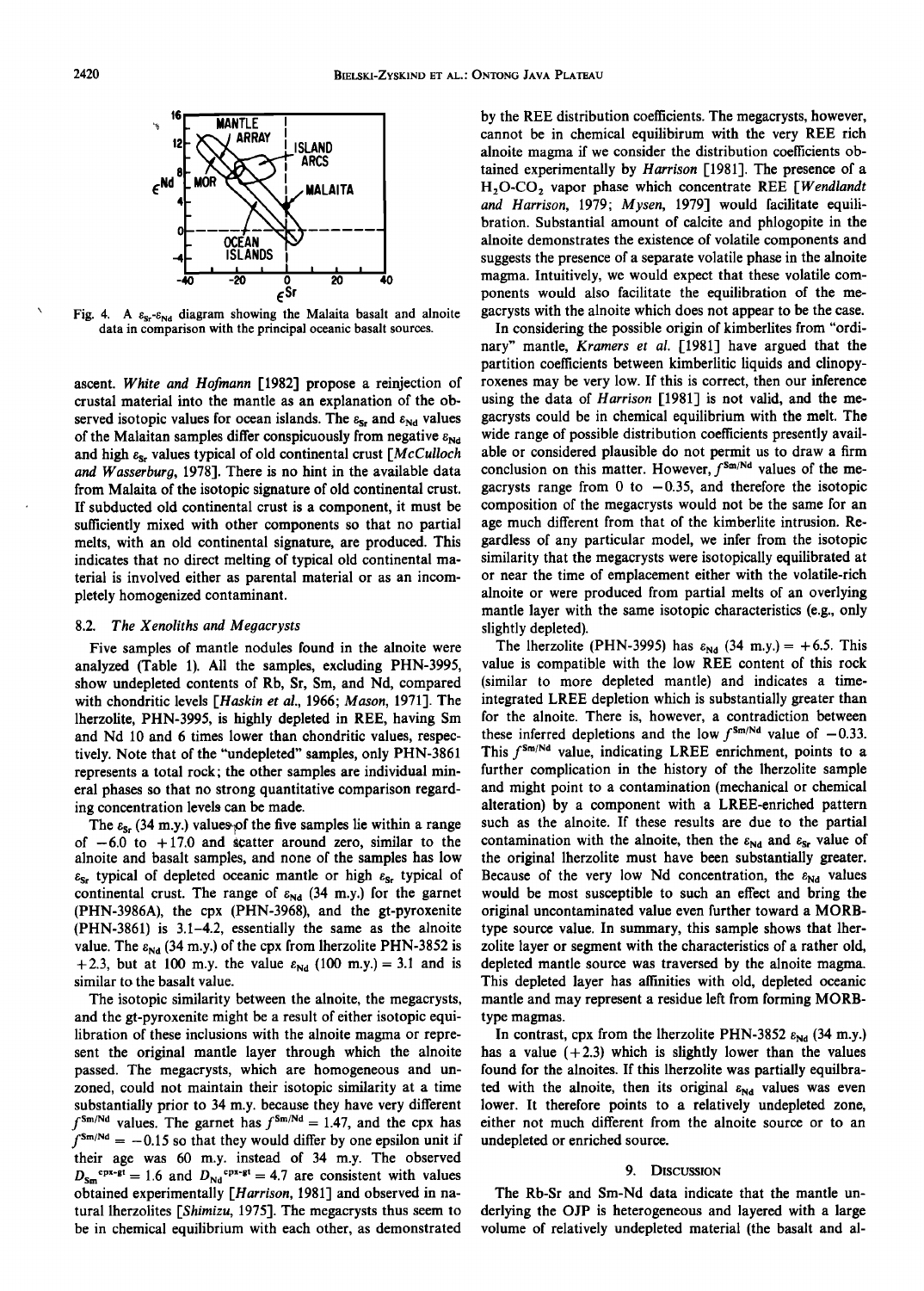noite source). underlying an old depleted zone (PHN-3995). Combining the isotopic data with the stratigraphy proposed by *Nixon and Boyd* [1979] (Figure 3), a two-layer depth profile can be matched with the analyzed samples: The alnoite is inferred to have originated at a depth exceeding 120 km. This zone must represent a segment of relatively undepleted mantle (i.e., has not been depleted in LIL elements). Overlying this zone, at a depth of  $\sim$  100 km, LIL element depleted lherzolites with rather high  $\varepsilon_{Nd}$  such as PHN-3995 were picked up by the alnoite magma. The  $\varepsilon_{\text{Nd}}$  value is indicative of a rather old, depleted source. At a possibly shallower depth, 60-80 km, lherzolites such as PHN-3852 were picked up which do not represent an ancient, depleted source. This zone does not have the long-term LREE enrichment of PHN-3995. If we ignore contamination as an explanation of the "undepleted" lherzolite, this configuration suggests that the old, LREE-depleted layer is sandwiched between relatively undepleted mantle zones. Alternatively, if our samples do not match the specific depth assignments of Nixon and Boyd, the mantle in this general region might be composed of a bunch of pockets of depleted and relatively undepleted material. If PHN-3852 was contamjnated or isotopically exchanged with the alnoite, no conclusions can be drawn.

The laterai extensions and volume of these mantle regions are not known; however, the undepleted zone (close to bulk earth concentrations of LIL elements) as sampled by the alnoite and basalt is expected to be a large volume as it is the mantle source for the OJP. The plateau occupies an area of  $\sim$  10<sup>6</sup> km<sup>2</sup> and has a thickness of 25-40 km *[Coleman and Packham,* 1976; *Furumoto et al.,* 1973]. Assuming that the plateau is all basalt and that it is derived from an approximately undepleted mantle source, then the volume of rock needed to produce the plateau (assuming 5-25% partial melting) is  $5 \times 10^8$  km<sup>3</sup> to  $10^8$  km<sup>3</sup>. This would correspond to an originally undepleted mantle layer  $\sim 500-100$  km thick. The residue after production of the OJP would be depleted. We attribute the young alnoite magma to a small degree of partial melting of some part of this zone which had not been deple- $\mathsf{ted.}$ 

The isotopic composition of the undepleted Malaitan mantle  $(\epsilon_{\text{sr}} \sim 0; \epsilon_{\text{Nd}} \sim 3.5)$  is an unusual combination, incompatible with the known major mantle or crustal reservoirs *[DePaolo and W asserburg,* 1979a] (excluding oceanic islands, whose mantle source is tectonically not yet well defined). The  $\varepsilon_{\text{Nd}}$  value is distinct from the bulk earth values and is compatible with a LREE-depleted reservoir with  $\langle f^{Sm/Nd} T \rangle =$  $\varepsilon_{\text{Nd}}/Q \sim 0.14$ , where the angle brackets represent the average values. Assuming it represents a depleted mantle with  $f^{Sm/Nd}$  of  $\sim$  0.2, this corresponds to an effective age of  $\sim$  0.7 aeon for the depletion event, which is much younger than that of the MORB source ( $\sim$  1.8 aeons according to *Jacobsen and Wasserburg* [1979a]) or to an older, much less depleted source with smaller  $f^{\text{Sm}/\text{Nd}}$ . The  $\varepsilon_{\text{S}r}$  value indicates an essentially undifferentiated reservoir remarkably close to the value for UR. The UR value has been obtained indirectly as the intersection of  $\varepsilon_{Nd} =$ 0 with the mantle array *[DePaolo and Wasserburg,* 1976b; *O'Nions ,et al.,* 1977] and is not so precisely fixed. It is therefore legitimate to consider another value for the present bulk earth <sup>87</sup>Sr/<sup>86</sup>Sr composition. Assuming that the Malaita Sr isotopic composition is a result of a depletion with parameters determined by the Sm-Nd systematics, then the calculated  $(^{87}Sr/^{86}Sr)$  UR in this case is ~0.7053. However, if we accept the bulk earth composition value as 0.7045, then there are two possible explanations for the observed isotopic composition.

1. It is an ancient mantle reservoir with a unique composition that has not been previously identified.

2. It is a mixture of known reservoirs.

The possibility that the Malaita mantle is an old reservoir implies that it has chemically evolved from primordial composition ( $\varepsilon_{\text{Sr}} = \varepsilon_{\text{Nd}} = 0$ ) to yield  $\varepsilon_{\text{Nd}} \sim 3.5$  and  $\varepsilon_{\text{Sr}} \sim 0$ . The differentiation trend had to be such that it would cause a LREE depletion without fractionating Rb/Sr. As Rb is highly fractionated in partial melting or in volatile phases, such a mechanism is very implausible.

The possibility that the source is produced as a result of mixing was examined. The end-members that were considered are depleted mantle and continental crust reservoirs. The concentration and isotopic parameters for those reservoirs have been estimated previously but are not precisely known. *Jacobsen and W asserburg* [1979a] suggested a set of Rb-Sr/Sm-Nd parameters for the present crust and depleted mantle, a set which is consistent with a primitive composition (CHUR and UR) prior to the separation of the crust from the mantle. This self-consistent (but not necessarily correct) set of parameters (Table 2) serve as a basis for the mixihg calculations. The distribution of the elements among upper and lower crust was constructed (Table 2) assuming that (1) Sm-Nd levels are the same for both reservoirs [see *Jacobsen and Wasserburg,* 1979a, Table 6], (2)  $\varepsilon_{\text{upper crust}}^{Sr} = 163$  (average continental runoff, *Veizer and Compston* [1974]), and (3)  $Rb_{upper\, crust} = 2$  $\times$  Rb<sub>lower crust</sub>.

The isotopic composition of the mixture of the different crustal reservoirs and depleted mantle was calculated using the mixing equation *[Steiger and W asserburg,* 1966]

$$
\varepsilon^{\alpha} \text{ mix} = \frac{x_1[\alpha]_1[\varepsilon^{\alpha}]_1 + (1 - x_1)[\alpha]_2[\varepsilon^{\alpha}]_2}{x_1[\alpha]_1 + (1 - x_1)[\alpha]_2}
$$

where  $\lceil \alpha \rceil$  is the concentration of Nd or Sr and  $x_1$  is the weight fraction of component 1 in the binary mixture *[De-*Paolo and Wasserburg, 1979a].

The resultant  $\varepsilon_{Nd} - \varepsilon_{Sr}$  mixing curves are shown in Figure 5. The Malaitan isotopic composition ( $\varepsilon_{Nd} = 3.5$ ,  $\varepsilon_{Sr} = 0$ ) falls on the mixing curve of upper crust with depleted mantle at 1% upper crust. It should be noted that (1) as Sm and Nd content is assumed to be the same for both crustal reservoirs, the difference between the mixing curves depends on the Rb-Sr fractionation·alone, (2) at a level of  $\sim 1\%$  upper crust,  $\varepsilon_{\text{mix}}^{S_t}$ <br>and  $\varepsilon_{\text{mix}}^{N_d}$  will not change much if  $\varepsilon_{\text{mix}}^{S_t}$  or  $\varepsilon_{\text{mix}}^{S_t}$ and  $\varepsilon_{\text{mix}}$ <sup>Nd</sup> will not change much if  $\varepsilon_{\text{upper crust}}$  or  $\varepsilon_{\text{upper crust}}$ <sup>Nd</sup> used in the model are somewhat different; for  $x_1 = 0.99$ ,  $\varepsilon_{\text{mix}}^{\text{sr}}$ will change by only 1.5  $\varepsilon$ u per 10  $\varepsilon$ u change of  $\varepsilon$ <sub>upper crust</sub> Sr and  $\varepsilon_{\text{mix}}$ <sup>Nd</sup> will change by 0.24  $\varepsilon$ u per 1  $\varepsilon$ u change of  $\varepsilon_{\text{lower crust}}$ <sup>Nd</sup>, and  $(3)$  the shape of the mixing curves is a function of K  $(K = (Sr/Nd)<sub>1</sub>/(Sr/Nd)<sub>2</sub>)$ . For  $K < 1$  the curve is concave downward, and if that was the case for the lower crust, then the Malaitan result (Figure 5) would have lain close to the lower crust mixing curve and similarly for the bulk crust. However, the precise K values are not well known.

The conclusion froni the mixing calculations seems to be that it is possible to obtain a reservoir with the Malaitan isotopic characteristics by mixing depleted mantle and crustal reservoir at a ratio of 100:1. By using a self-consistent set of Rb-Sr/Sm-Nd parameters for the crust and mantle and as- $\sum_{\text{simple}}$   $\varepsilon_{\text{upper crust}}$   $\sum_{\text{average contained round}}$  and  $\text{Rb}_{\text{upper crust}}$  =  $2 \times Rb_{\text{lower crust}}$ , it appears that the upper crust is the better reservoir for the mixture. The resultant concentrations of this mixture are listed in Table 2. The  $f^{Sm/Nd}$  and  $f^{Rb/Sr}$  of the mixture are 0.07 and 0, respectively. Such reservoirs will change in  $\varepsilon_{Nd}$  by less than 0.2  $\varepsilon u$  over 0.1 aeon, a time span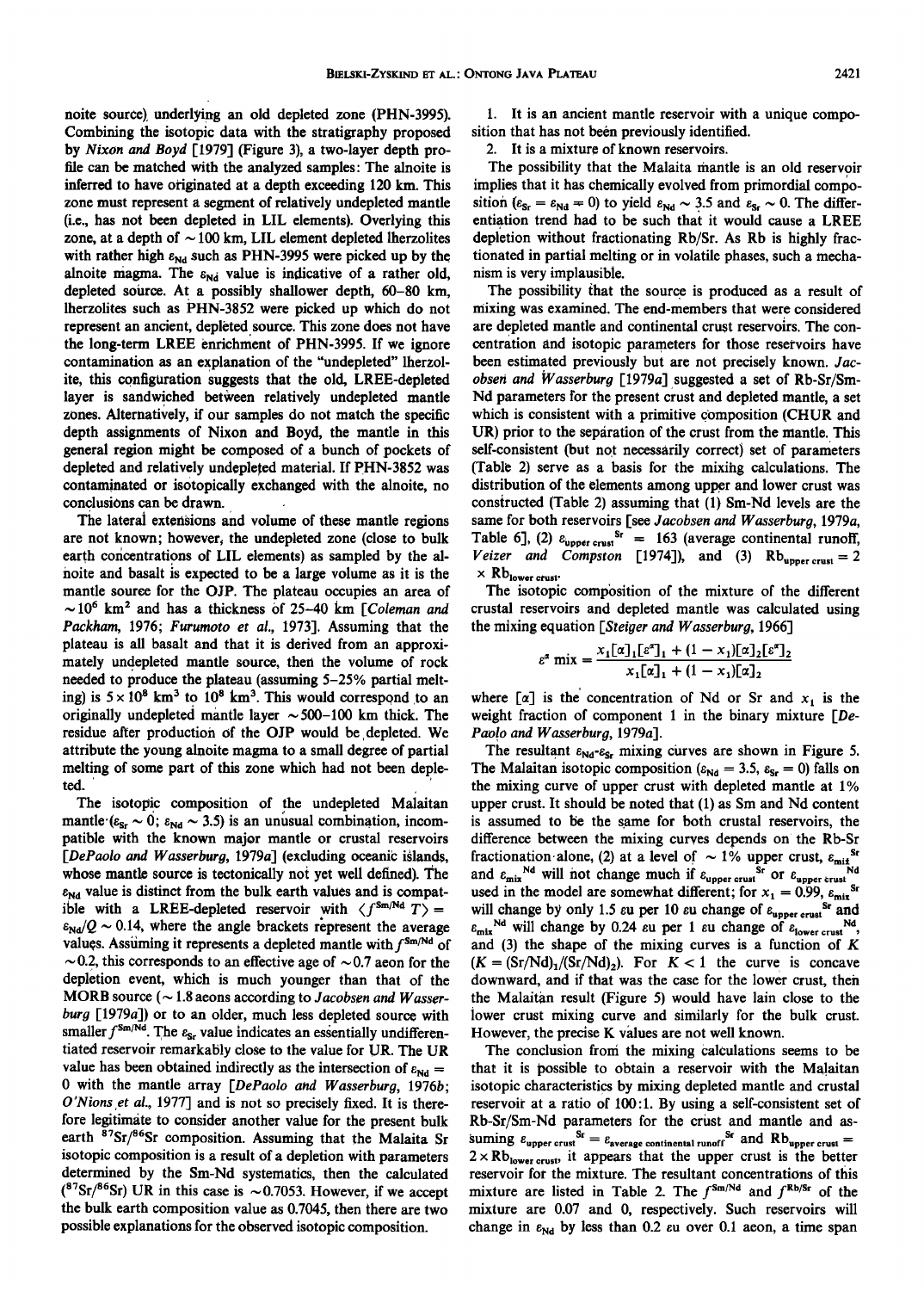| Reservoir                                                | Sm.<br>ppm | Nd.<br>ppm | Rb.<br>ppm | Sr.<br>ppm | $\varepsilon_{\rm s}(0)$ | $\varepsilon_{NA}(0)$ | √Rb/Sr | ∫Sm/Nd |
|----------------------------------------------------------|------------|------------|------------|------------|--------------------------|-----------------------|--------|--------|
| Depleted mantle                                          | 0.32       | 0.82       | 0.04       | 15.8       | $^{-27}$                 | 10                    | -0.9   | 0.225  |
| Bulk crust                                               | 5.0        | 26         | 33         | 370        | 65.5                     | $-17.8$               | 2.18   | $-0.4$ |
| Upper crust                                              | 5.0        | 26         | 50*        | 270+       | 163±                     | $-17.8$               | $5.4+$ | $-0.4$ |
| Lower crust                                              | 5.0        | 26         | 24"        | 430†       | $28+$                    | $-17.8$               | $0.9+$ | $-0.4$ |
| A mixture of 1% upper crust<br>with 99% depleted mantlet | 0.37       | 1.1        | 0.5        | 18         | 0                        | 3.3                   | 0      | 0.07   |

TABLE 2. Rb-Sr and Sm-Nd Data Used for a Mixing Model for the Alnoite Mantle Source

Data taken from *Jacobsen and W asserburg* [ 1979a] unless otherwise indicated.

\*Assuming Rb<sub>upper crust = 2 × Rb<sub>lower crust</sub> and Mass<sub>lower crust</sub> = 1.5 mass<sub>upper crust</sub>.<br>†Result of the data and assumptions used by *Jacobsen and Wasserburg* [1979*a*, *b*].</sub>

!Average continental runoff *[Veizer and Compston,* 1974].

covering the formation of the OJP and the alnoite. By the assumptions,  $\varepsilon_{\text{S}_r}$  will not change with time.

As the volume of mantle involved in the source of the OJP is  $5 \times 10^8 - 10^8$  km<sup>3</sup>, this requires  $5 \times 10^6 - 10^6$  km<sup>3</sup> of crustal contribution. That corresonds to a block of  $10^4 - 10^5$  km<sup>2</sup> of continental crust of  $\sim$  40 km thickness. As the alnoite and basalt were derived over a time span of  $\sim 65$  m.y. and from a large volume of parental material, it appears that the source must be relatively homogeneous in order to explain the isotopic data. This imposes a difficulty with mixing the proposed components. A mechanical blend of mantle and crust is not an attractive process as we would expect a wide range of isotopic composition in the partial melting of such mixtures. There is no isotopic evidence of the result of partial melting of a crustal end-member which might result from a purely coarse scale mechanical "mixture." A large-scale metasomatism of the mantle with fluids originated from the crustal component which could mobilize and reequilibrate the trace elements preferentially over large distances seems to be a way to obtain a rather homogeneous isotopic reservoir from such a "mixture." The crustal component must, nevertheless, have reached a depth of at least 100 km.

The source for continental blocks in the West Pacific is somewhat problematic, as has already been pointed out by *Carlson et al.* [1980]. *Nur and Ben Avraham* [1977, 1982] call for Pacifica to supply pieces of continental crust, which now appear as oceanic plateaus in the West Pacific. The results of



Fig. 5. The  $\varepsilon_{Nd} - \varepsilon_{Sr}$  mixing curves for depleted mantle and (1) lower crust, (2) upper crust, and (3) bulk crust. Rb-Sr and Sm-Nd characteristics are given in Table 2  $(K = (Sr/Nd)_{\text{depleted mantle}}/(Sr/Nd))$ .

our study are clearly incompatible with the OJP itself being a piece of old continent. However, as indicated above, such a small block of old continental crust might have been involved in producing the mantle source for the OJP if a homogenization process with large volumes of depleted mantle could be found. Another alternative is that young continental block (a ready-made blend of old crustal and young arc material) with bulk LIL element characteristics close to the average earth was subducted under the oceanic lithosphere. This could then provide an appropriate isotopic and chemical source.

*DePaolo* [1980, 1981] has shown that some plutonic rocks in the Sierra Nevada and Peninsular ranges of California are the product of partial melting of old continental crust mixed with younger magmas derived from the depleted mantle. These composite magmas show a wide range in  $\varepsilon_{Nd}$  and  $\varepsilon_{Sr}$ , but several of them have isotopic compositions similar to the alnoite and basalt from Malaita. The characteristics of the two mixing mechanisms outlined above are different only in requiring mixing at near crustal levels rather than at substantial depths within the mantle. The possibility of producing a "wellmixed" smaller crustal block prior to subduction appears simpler than homogenizing crustal material with large volumes within the mantle. In any event a narrowly defined isotopic composition as a result of mixing is not readily explained.

In conclusion, we infer that the alnoites and basalts of the OJP are derived by partial melting of a lithic reservoir that is relatively undepleted  $(\langle fT\rangle_{Nd} \sim 0.1)$ . This reservoir may be composed of a mixture of  $\sim$ 99% of depleted mantle  $(\langle fT\rangle_{Nd} \sim 0.4)$  with  $\sim 1\%$  of enriched continental blocks  $(\langle fT\rangle_{\text{Nd}} \sim -0.6)$ . This continental block or blocks ( ~10<sup>6</sup>)  $km<sup>3</sup>$ ) would then have been entrained by downward moving, depleted upper mantle to a depth of at least 100 km. Partial melting of these blocks with very extensive and large-scale metasomatic exchange with the depleted oceanic mantle component produce the observed isotopic signature. Alternatively, the reservoir might consist of deeply subducted young continental blocks with the appropriate isotopic signature. In this case the volume of the block would be relatively small. The presence of continental blocks in the ocean sector during Mesozoic time may be related to Gondwanaland fragmentation. It is possible that this mechanism of relatively large-scale homogenization of trace elements by volatile metasomatism could also provide the common characteristics of continental flood basalts  $(\varepsilon_{Nd} \sim 0)$  which were used by *DePaolo and Wasserburg* [1979b] and *Wasserburg and DePaolo* [1979] to infer the existence of an undifferentiated layer in the lower mantle. This model has recently been contested by *White and Hofmann* [1982], who have argued for subducted continental frag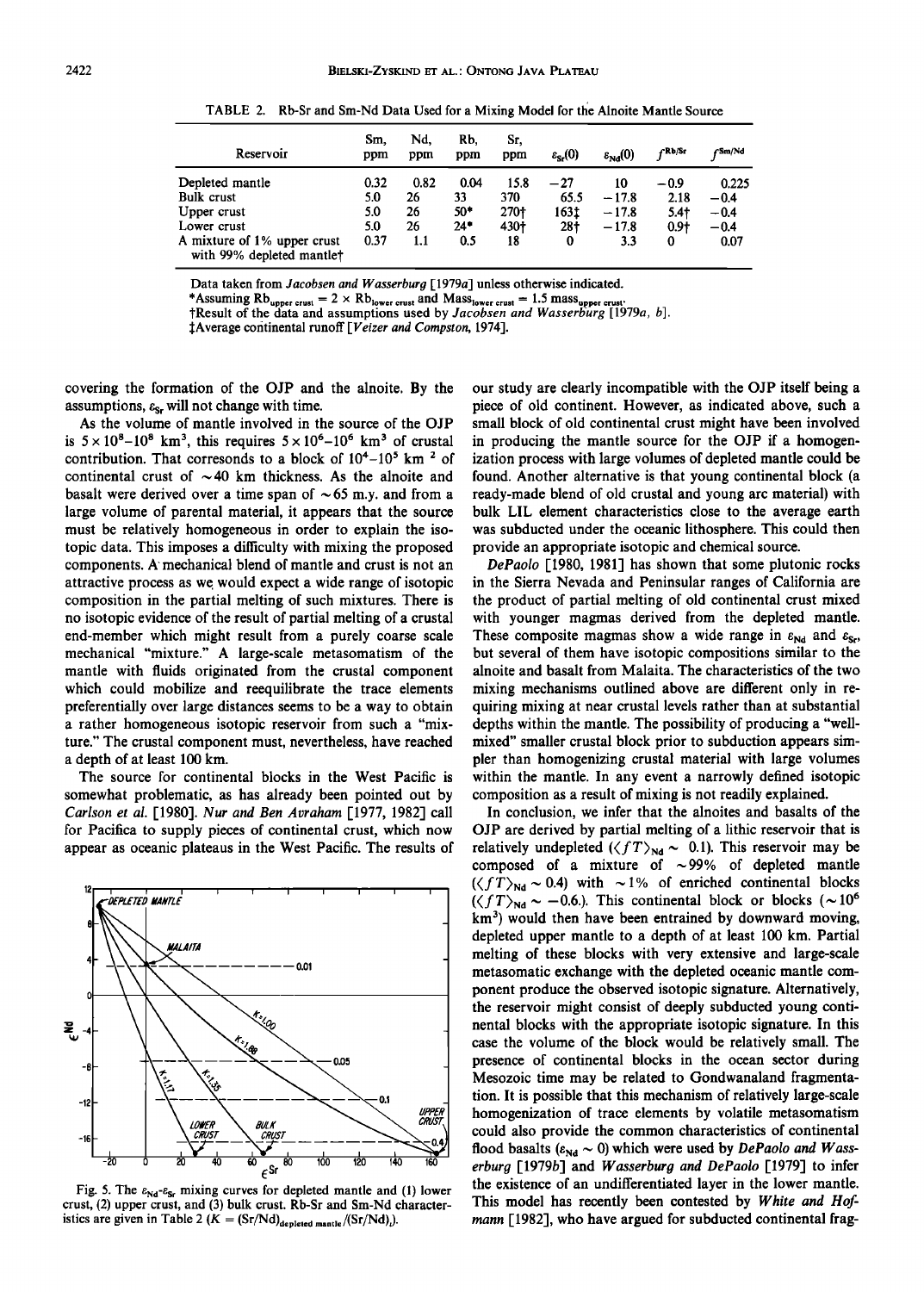ments as a major component in the source of oceanic volcanics. The connection between the alnoite source and that of ocean islands cannot be made; however, the trend of oceanic island basalts toward enriched (or at least undepleted) parent reservoirs is the same as found by us for the sources of the OJP.

From this cursory investigation it appears that intensive studies of isotopic characteristics at localities where some knowledge of mantle "lithic stratigraphy" is known may permit a better understanding of the mantle "isotopic stratigraphy."

*Acknowledgments.* We wish to thank H. G. Stosch for an extensive and scholarly review that has been of great value to us. A second, anonymous reviewer made several very useful criticisms. This paper was supported by the National Aeuronautics and Space Administration grant NGL 05-002-188. Contribution 3844 (429) of the Division of Geological and Planetary Sciences, California Institute of Technology, Pasadena, California. The criticisms of R. Jones, M. Thirlwall, and R. Volmer are gratefully acknowledged.

#### **REFERENCES**

- Allen, J. B., and T. Deans, Ultrabasic eruptives with alnoitickimberlitic affinities from Malaita, Solomon Islands, *Mineral. Mag., 34,* 16-34, 1965.
- Basu, A. R., and M. Tatsumoto, Nd-isotopes is selected mantlederived rocks and minerals and their implications for mantle evolution, *Contrib. Mineral. Petrol.,* 75,43-54, 1980.
- Boettcher, A. L., J. R. O'Neil, K. E. Windon, D. C. Stewart, and H. G. Wilshire, Metasomatism of the upper mantle and the genesis of kimberlites and alkali basalts, in *The Mantle Sample: Inclusions in Kimberlites and Other Volcanics,* edited by F. R. Boyd and H. 0. A. Meyer, pp. 173-182, AGU, Washington, D. C., 1979.
- Carlson, R. L., N. I. Christensen, and R. P. Moor, Anomalous crustal structures in ocean basins: Continental fragments and oceanic plateaus, *Earth Planet. Sci. Lett., 51,* 171-180, 1980.
- Coleman, P. J., and L. W. Kroenke, Subduction without volcanism in the Solomon Islands arc, *Geo Mar. Lett., 1,* 129-134, 1981.
- Coleman, P. J., and G. H. Packham, The Melaneisan borderlands and India-Pacific plates boundary, *Earth Sci. Rev., 12,* 197-233, 1976.
- Davis, G. L., Zircons from the mantle, *U.S. Geol. Surv. Open File Rep., 78-701,* 86-88, 1978.
- DePaolo, D. J., Study of magma sources, mantle structure and the differentiation of the earth, using variations of  $143Nd/144Nd$  in igneous rocks, Ph.D. thesis, 360 pp., Calif. Inst. of Techno!., Pasadena, 1978.
- DePaolo, D. J., Sources of continental crust: Neodymium isotope evidence from the Sierra Nevada and Peninsular ranges, *Science, 209,* 684-687, 1980.
- DePaolo, D. J., A neodynium and strontium isotopic study of Mesozoic calc-alkaline granitic batholiths of the Sierra Nevada and Peninsular ranges, California, J. *Geophys. Res., 86,* 10470-10488, 1981.
- DePaolo, D. J., and G. J. Wasserburg, Inferences about magma sources and mantle structure from variations of <sup>143</sup>Nd/<sup>144</sup>Nd, *Geophys. Res. Lett., 3,* 743-746, 1976a.
- DePaolo, D. J., and G. J. Wasserburg, Inferences about magma sources and mantle structure from variations of <sup>143</sup>Nd/<sup>144</sup>Nd, Geo*phys. Res. Lett.,* 3(12), 743-746, 1976b.
- DePaolo, D. J., and G. J. Wasserburg, Petrogenetic mixing models and Nd-Sr isotopic patterns, *Geochim. Cosmochim. Acta, 43,* 615- 627, 1979a.
- DePaolo, D. J., and G. J. Wasserburg, Neodymium isotopes in flood basalts from the Siberian Platform and inferences about their mantle sources, *Proc. Natl. Acad. Sci. USA,* 76(7), 3056-3060, 1979b.
- Furumoto, A. S., W. A. Weibenga, J. P. Webb, and G. H. Sutton, Crustal structure of the Hawaiian archipelago, northern Melanesia and the central Pacific basin by seismic refraction methods, *Tectonophysics,20,* 153-164,1973.
- Gast, P. W., Trace element fractionation and the origin of tholeiitic and alkaline magma types, *Geochim. Cosmochim. Acta, 32,* 1057- 1086, 1968.
- Goldberg, E. D., G. Koide, R. A. Schmitt, and R. H. Smith, Rare earth distributions in the marine environment, J. *Geophys. Res., 68,*  4209-4217, 1963.
- Harrison, W. J., Partitioning of REE between minerals and coexisting melts during partial melting of a garnet lherzolite, *Am. Mineral., 66,*  242-259, 1981.
- Haskin, L. A., F. A. Frey, R. A. Schmitt, and R. H. Smith, Meteoritic, solar and terrestrial rare earth element distributions, *Phys. Chern.*
- *Earth, 7, 167-321, 1966.*<br>Hawkesworth, C. J., G. J. Norry, J. C. Roddick, and R. Vollmer,  $^{143}$ Nd/<sup>144</sup>Nd and <sup>86</sup>Sr/<sup>86</sup>Sr ratios from the Azores and their significance in LIL-element enriched mantle, *Nature, 280,* 28-31, 1979.
- Hughes, C. W., and C. C. Turner, Upraised Pacific Ocean floor, southern Malaita, Solomon Islands, *Geol. Soc. Am. Bull, 88,* 412- 424, 1977.
- Hussong, D. M., L. K. Wippeman, and L. W. Kroenke, The crustal structure of the Ontong Java and Manchiki ocean plateaus, J. *Geophys. Res., 84,* 6003-6010, 1979.
- Jacobsen, S. B., and G. J. Wasserburg, The mean age of mantle and crustal reservoirs, J. *Geophys. Res., 84,* 7411-7427, 1979a.
- Jacobsen, S. B., and G. J. Wasserburg, Nd and Sr isotopic study of the Bay of Islands ophiolite complex and the evolution of the source of the mid-ocean ridge basalts, J. *Geophys. Res., 84,* 7429- 7445, 1979b.
- Jacobsen, S. B., and G. J. Wasserburg, Sm-Nd isotopic evolution of chondrites, *Earth Planet. Sci. Lett., 50,* 139-155, 1980.
- Kay, R. W., and P. W. Gast, The rare earth content and origin of alkali-rich basalts, J. *Geol.,* 81(6), 653-682, 1973.
- Kramers, J. D., C. B. Smith, N. P. Lock, R. S. Harmon, and F. R. Boyd, Can kimberlites be generated from an ordinary mantle?, *Nature, 291,* 53-56, 1981.
- Kroenke, L. W., Geology of the Ontong Java Plateau, *Rep. H 10-72-5,*  119 pp., Hawaii lnst. of Geophys., Univ. of Hawaii, Honolulu, 1972.
- Kroenke, L. W., Origin of continents through development and coalescence of oceanic flood basalt plateaus, *Eos Trans. AGU, 55,* 443, 1974.
- Mason, B. (Ed.), *Handbook of Elemental Abundances in Meteorites,*  Gordon and Breach, New York, 1971.
- McCulloch, M. T., and G. J. Wasserburg, Sm-Nd and Rb-Sr chronology of continental crust formation, *Science, 200(4345),* 1003-1011, 1978.
- Mysen, B. 0., Trace-element partitioning between garnet peridotite minerals and water-rich vapor: Experimental data from *5* to 30 kbar, *Am. Mineral., 64,* 274-287, 1979.
- Nixon, P. H., Kimberlites in the southwest Pacific, *Nature, 287,* 718- 720, 1980.
- Nixon, P. H., and F. R. Boyd, Garnet-bearing lherzolites and discrete nodule suites from the Malaita alnoite, Solomon Islands, SW Pacific, and their bearing on oceanic mantle composition and geotherm, in *The Mantle Sample: Inclusions in Kimberlites and Other Volcanics,* edited by F. R. Boyd and H. 0. A. Meyer, pp. 400-423, AGU, Washington, D. C., 1979.
- Nixon, P. H., and P. J. Coleman, Garnet-bearing lherzolites and discrete nodule suites from the Malaita alnoite, Solomon Islands, and their bearing on the nature and the origin of the Ontong Java Plateau, *Bull. Aust. Soc. Explor. Geophys.,* 9(3), 103-107, 1978.
- Nixon, P. H., R. H. Mitchell, and N. Rogers, Petrogenesis of alnoitic rocks from Solomon Islands, Melanesia, *Mineral. Mag., 43,* 587- 596, 1980.
- Nixon, P. H., N. W. Rogers, I. L. Gibson, and A. Grey, Depleted and fertile mantle xenoliths from southern African Kimberlites, *Annu. Rev. Earth Planet. Sci., 9,* 285-309, 1981.
- Nur, A., and Z. Ben Avraham, Lost Pacifica continent, *Nature,*  270(5632), 41-43, 1977.
- Nur, A., and Z. Ben Avraharn, Oceanic plateaus, the fragmentation of continents, and mountain building, J. *Geophys. Res., 87,* 3644-3661,
- 1982.<br>O'Nions, R. P., P. J. Hamilton, and N. M. Evenson, Variations in <sup>143</sup>Nd/<sup>144</sup>Nd and <sup>87</sup>Sr/<sup>86</sup>Sr ratios in oceanic basalts, *Earth Planet*. *Sci. Lett., 34,* 13-22, 1977.
- Papanastassiou, D. A., D. J. DePaolo, and G. J. Wasserburg, Rb-Sr and Sm-Nd chronology and genealogy of basalts from the Sea of Tranquility, *Proc. Lunar Sci. Conf, 8th,* 1639-1672, 1977.
- Richard, P., N. Shimizu, and C. J. Allegre,  $143Nd/144Nd$ , a natural tracer, an application to oceanic basalts, *Earth Planet. Sci. Lett., 31,*  269-278, 1976.
- Rickwood, F. K., Geology of the Island of Malaita, *Colon. Geol. Miner. Resour., 6,* 300-305, 1957.
- Shimizu, N., Rare earth elements in garnets and clinopyroxenes from